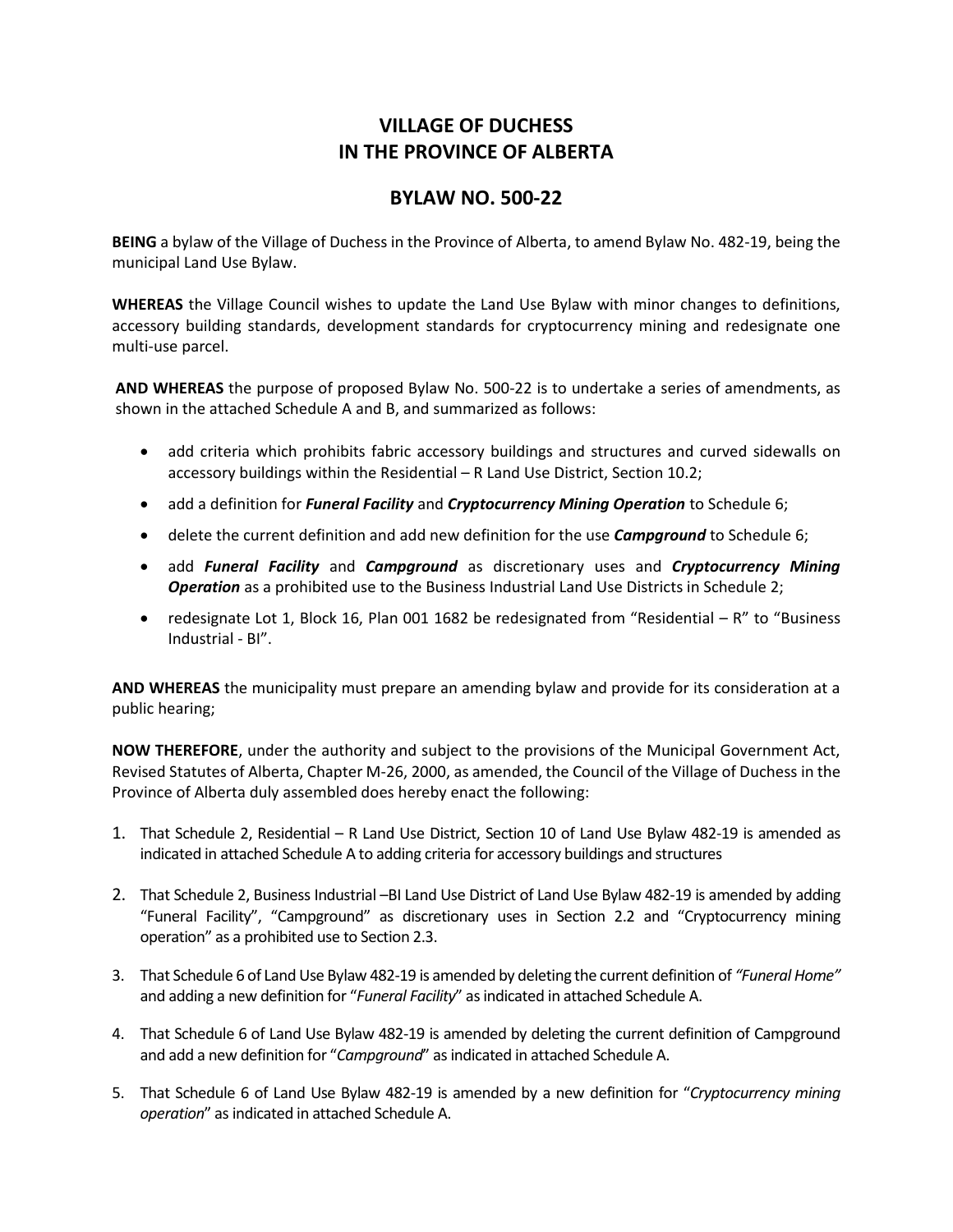- 6. That Lot 1, Block 16, Plan 001 1682 be redesignated from "Residential R" to "Business Industrial BI".
- 7. This bylaw shall come into effect upon third and final reading hereof.
- 8. Bylaw No. 483-19 is hereby amended and consolidated.

| <b>Mayor</b> - Tony Steidel                     | Chief Administrative Officer - Yvonne Cosh                                                                               |
|-------------------------------------------------|--------------------------------------------------------------------------------------------------------------------------|
| READ a <b>second</b> time this day of           | , 20222                                                                                                                  |
| <b>Mayor</b> - Tony Steidel                     | Chief Administrative Officer - Yvonne Cosh                                                                               |
| READ a third time and finally PASSED this _____ | day of the control of the control of the control of the control of the control of the control of the control o<br>.2022. |
| <b>Mayor</b> - Tony Steidel                     | Chief Administrative Officer - Yvonne Cosh                                                                               |

READ a **first** time this 22nd day of February, 2022.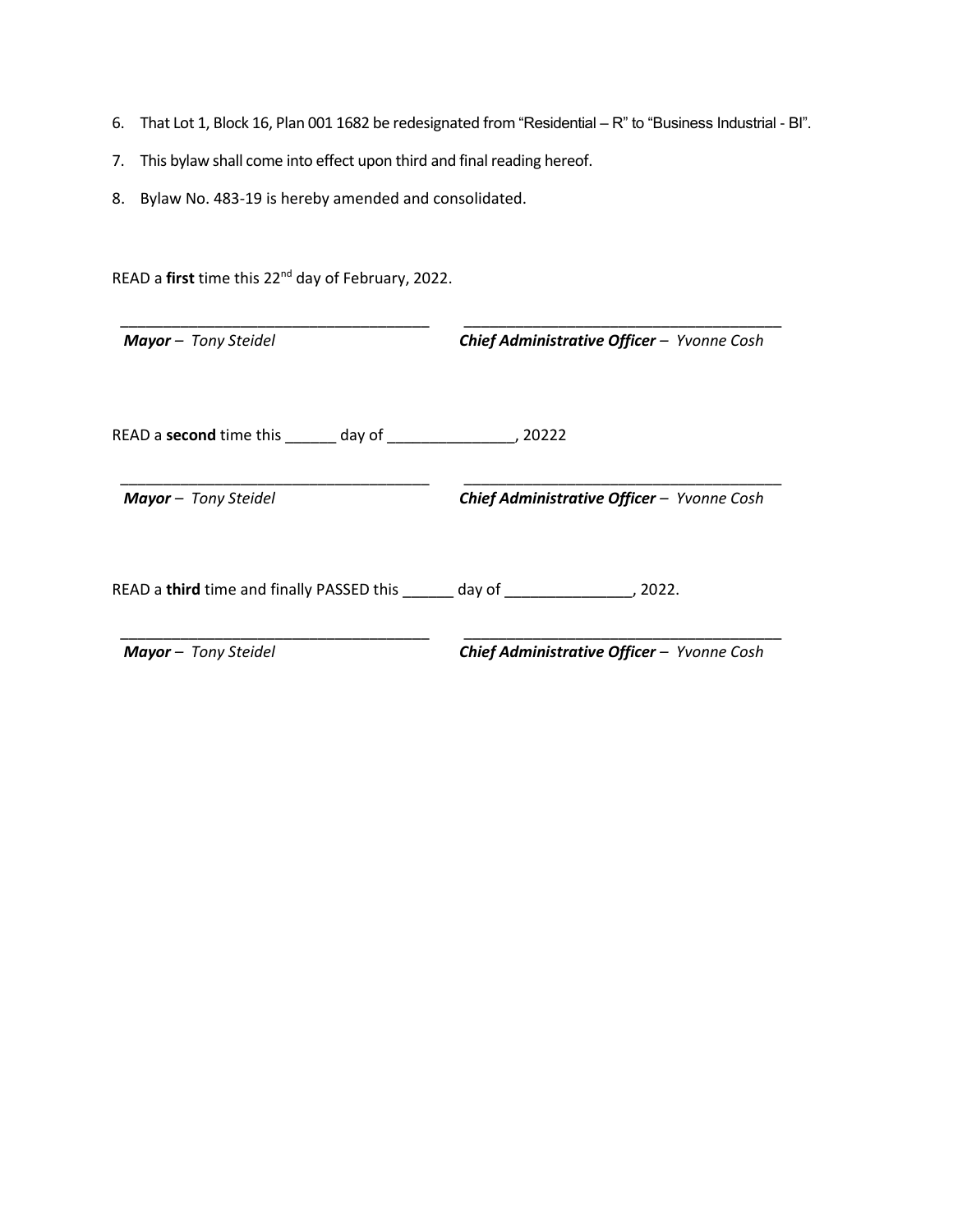## **SCHEDULE A**

### **Amendments**

**1. That** *Schedule 2, RESIDENTIAL – R Land Use District, Section 10: Accessory Buildings and Structures* **be amended as with the following (shown in red) to be added:**

#### *SECTION 10 ACCESSORY BUILDINGS AND STRUCTURES*

- *10.1 Where a structure is attached to the principal building on a site by a roof, an open or enclosed structure, a floor or foundation, it is to be considered a part of the principal building and is not an accessory structure.*
- *10.2 No accessory building, structure or use shall be allowed:*
	- *(a) on a lot without an approved principal dwelling or use;*
	- *(b) to be located in the front yard of the principal structure;*
	- *(c) that is constructed in part or in whole of fabric, canvas or like material; and*
	- *(d) that is not constructed with straight side walls. Curved walled buildings are prohibited.*



- *10.3 The first accessory building, which is 9.2 m² (100 ft<sup>2</sup> ) or less in area, placed on a lot does not require a development permit, but any second or subsequent accessory building shall require a development permit and the Development Authority may limit the number of accessory buildings on a lot. No more than three accessory buildings shall be permitted on a lot.*
- *10.4 Accessory buildings, structures and uses that are not specifically included within a development permit require a separate development permit application.*
- *10.5 No accessory building shall occupy more than 2/3 of the width of the rear yard.*
- *10.6 Detached garages shall have a minimum separation of 1.5 m (5 ft) from the foundation of any dwellings or buildings and a minimum of 0.6 m (2 ft) from the roof overhang of a dwelling or structure.*
- *10.7 Accessory buildings shall be constructed such that eaves shall be no closer than 0.6 m (2 ft) from a side lot line or rear lot line and all drainage is conducted to the appropriate storm drain via the applicant's own property.*
- *10.8 As a condition of a permit, if a development approval is required, the Development Authority may stipulate specific requirements for the type of foundation, fastening or tie-down system, finish, colour, roof pitch, and materials to be applied to the accessory building or structure to be compatible with the main dwelling in terms of materials and design.*